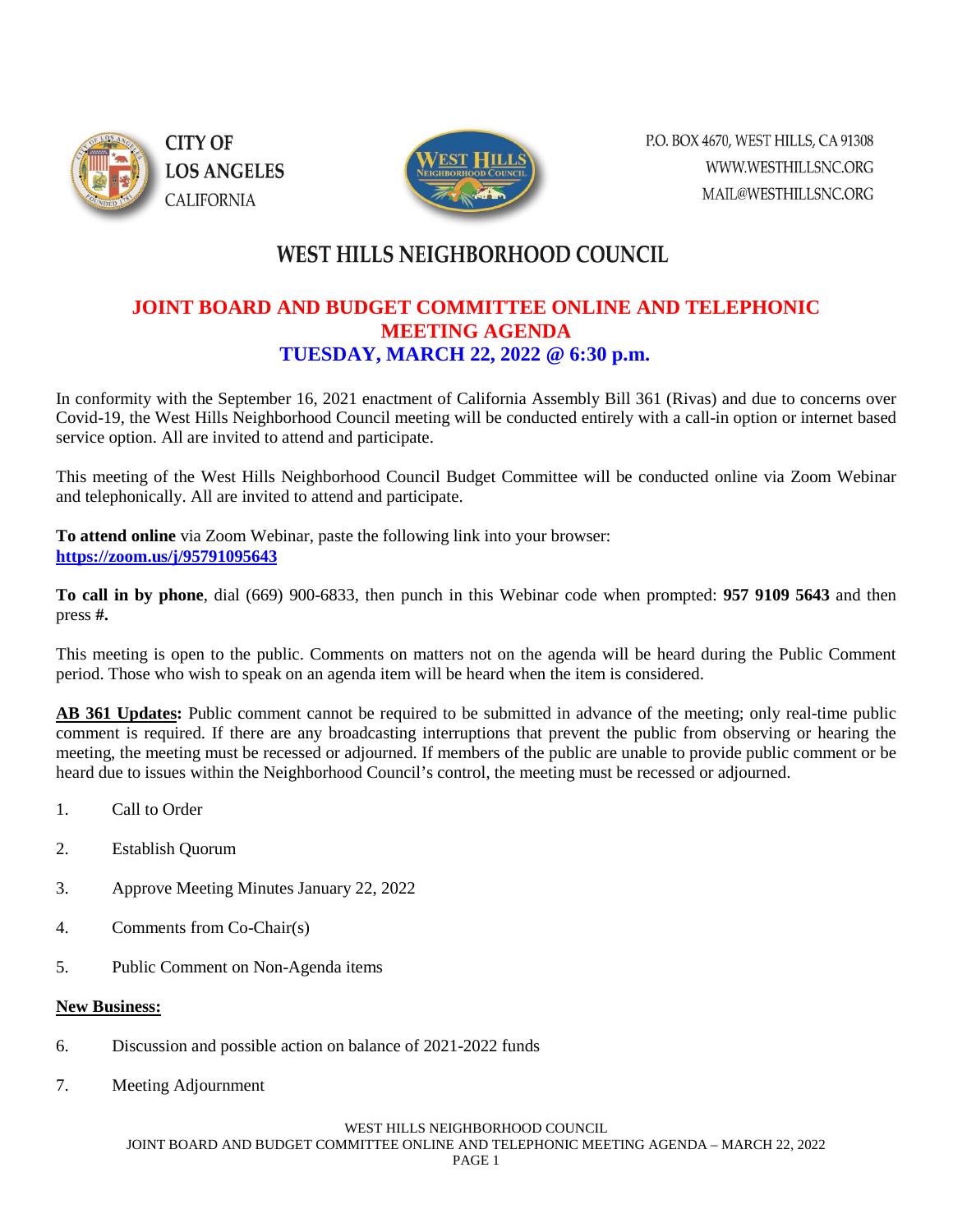**Public input at Neighborhood Council meetings:** When prompted by the presiding officer, members of the public may address the committee on any agenda item before the committee takes an action on the item by punching in \*9 (if calling in by phone) or by clicking on the "raise hand" button (if participating online through Zoom) and waiting to be recognized. Comments from the public on agenda items will be heard only when the respective item is being considered. Comments from the public on matters not appearing on the agenda that are within the committee's jurisdiction will be heard during the General Public Comment period. Please note that under the Ralph M. Brown Act, the committee is prevented from acting on a matter that you bring to its attention during the General Public Comment period; however, the issue raised by a member of the public may become the subject of a future committee meeting. Public comment is limited to 2 minutes per speaker, unless adjusted by the presiding officer of said committee.

Notice to Paid Representatives: If you are compensated to monitor, attend, or speak at this meeting, City law may require you to register as a lobbyist and report your activity. See Los Angeles Municipal Code Section 48.01 et seq. More information is available at [ethics.lacity.org/lobbying.](http://ethics.lacity.org/lobbying) For assistance, please contact the Ethics Commission at (213) 978- 1960 or [ethics.commission@lacity.org.](javascript:void(0);)

**Public Posting of Agendas**: WHNC agendas are posted for public review at Shadow Ranch Park, 22633 Vanowen St., West Hills, CA 91307 or at our website, [www.westhillsnc.org](http://www.westhillsnc.org/) You can also receive our agendas via email by subscribing to the City of Los Angeles Early Notification System at [www.lacity.org/government/Subscriptions/NeighborhoodCouncils/index](http://www.lacity.org/government/Subscriptions/NeighborhoodCouncils/index)

**The Americans With Disabilities Act**: As a covered entity under Title II of the Americans with Disabilities Act, the City of Los Angeles does not discriminate on the basis of disability and, upon request, will provide reasonable accommodation to ensure equal access to its programs, services and activities. Sign language interpreters, assistive listening devices and other auxiliary aids and/or services may be provided upon request. To ensure availability of services, please make your request at least three business days (72 hours) prior to the meeting you wish to attend by contacting via email [NCSupport@lacity.org](mailto:NCSupport@lacity.org) or calling (213) 978-1551. If you are hearing impaired please call 711.

**Public Access of Records**: In compliance with Government Code Section 54957.5, non-exempt writings that are distributed to a majority or all of the board in advance of a meeting may be viewed at the meeting where such writing was considered or by contacting the WHNC's executive director via email at [michelle.ritchie@westhillsnc.org](mailto:michelle.ritchie@westhillsnc.org) Requests can be made for a copy of a record related to an item on the agenda.

**Reconsideration and Grievance Process:** For information on the WHNC's process for board action reconsideration, stakeholder grievance policy or any other procedural matters related to this Council, please consult the WHNC Bylaws. The Bylaws are available at our website, [www.westhillsnc.org](http://www.westhillsnc.org/)

**Servicios De Traduccion**: Si requiere servicios de traducción, favor de avisar al Concejo Vecinal 3 días de trabajo (72 horas) antes del evento. Por favor contacte [Michelle.Ritchie@westhillsnc.org](mailto:Michelle.Ritchie@westhillsnc.org)